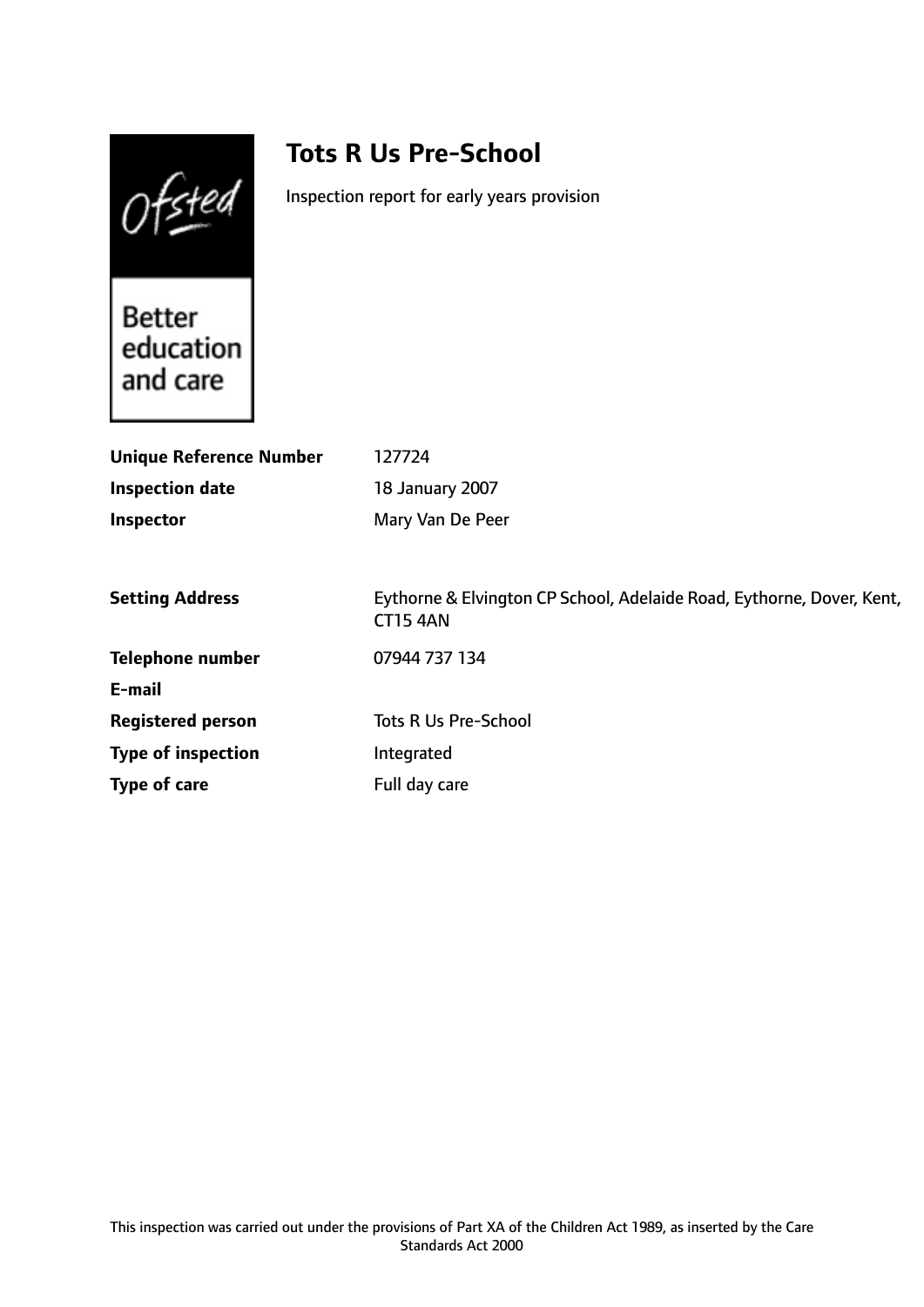## **ABOUT THIS INSPECTION**

The purpose of this inspection is to assure government, parents and the public of the quality of childcare and, if applicable, of nursery education. The inspection was carried out under Part XA Children Act 1989 as introduced by the Care Standards Act 2000 and, where nursery education is provided, under Schedule 26 of the School Standards and Framework Act 1998.

This report details the main strengths and any areas for improvement identified during the inspection. The judgements included in the report are made in relation to the outcomes for children set out in the Children Act 2004; the National Standards for under 8s day care and childminding; and, where nursery education is provided, the *Curriculum guidance for the foundation stage.*

The report includes information on any complaints about the childcare provision which Ofsted has received since the last inspection or registration or 1 April 2004 whichever is the later.

## **The key inspection judgements and what they mean**

*Outstanding: this aspect of the provision is of exceptionally high quality Good: this aspect of the provision is strong Satisfactory: this aspect of the provision is sound Inadequate: this aspect of the provision is not good enough*

For more information about early years inspections, please see the booklet *Are you ready for your inspection?* which is available from Ofsted's website: *www.ofsted.gov.uk.*

## **THE QUALITY AND STANDARDS OF THE CARE AND NURSERY EDUCATION**

On the basis of the evidence collected on this inspection:

The quality and standards of the care are good. The registered person meets the National Standards for under 8s day care and childminding.

The quality and standards of the nursery education are good.

## **WHAT SORT OF SETTING IS IT?**

Tots R Us Pre-School is a committee run group. It opened in 1997 and operates from one main room in a mobile, located in the grounds of Eythorne and Elvington village Primary School, near Dover, Kent. A maximum of 26 children may attend the nursery at any one time. The nursery is open each weekday from 09:00 to 15:00, term time only. All children share access to a secure enclosed outdoor play area.

There are currently 26 children aged from two to under five years on roll. Of these, 17 children receive funding for nursery education. Children come from the local community. The nursery currently supports a number of children with special educational needs and also those who speak English as an additional language.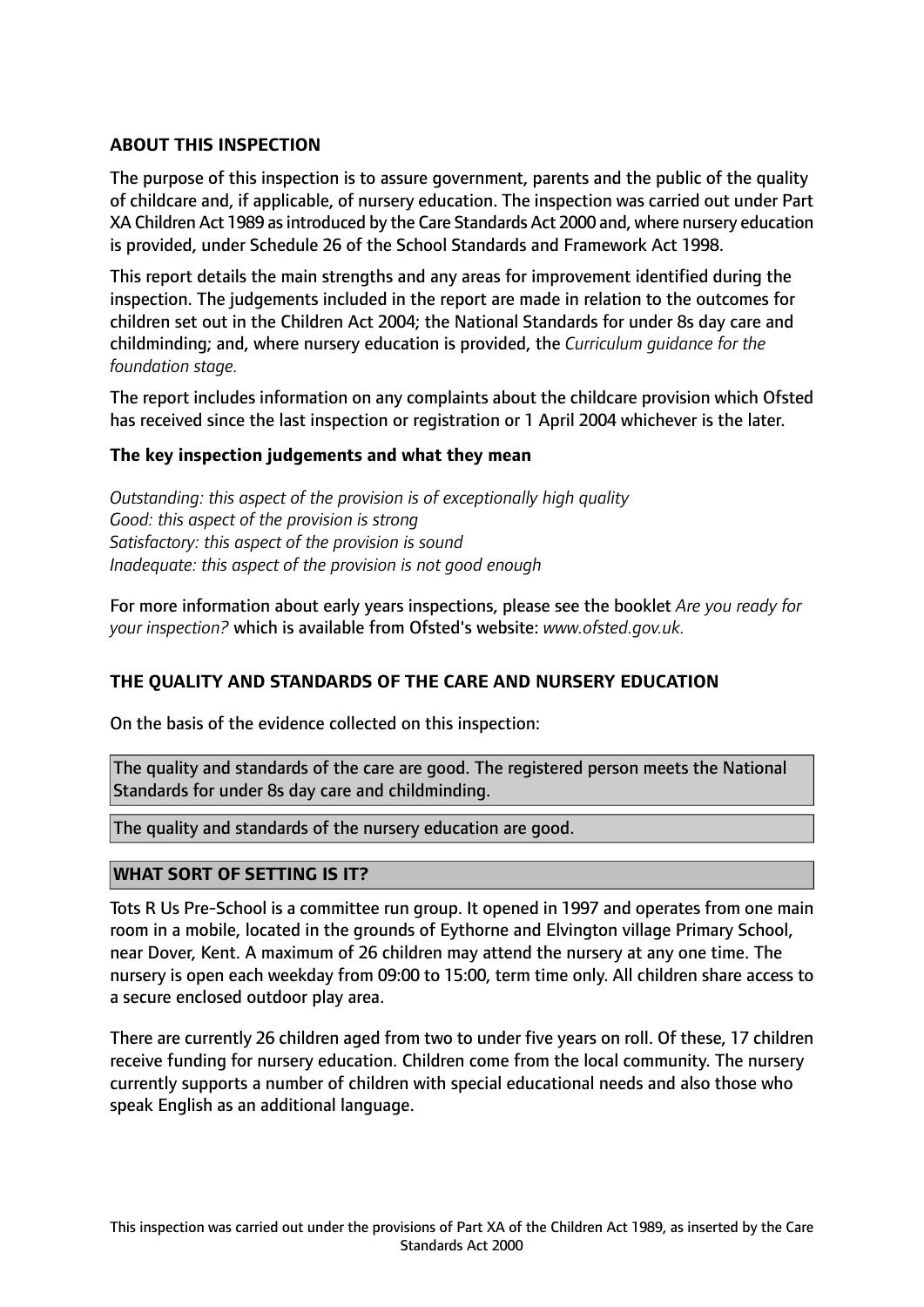The nursery employs five staff. There are four staff, including the Leader and Deputy, who hold appropriate early years qualifications. There is one member of staff working towards a qualification. The setting is a member of the Pre-School Learning Alliance. The setting receives support from the Local Authority.

## **THE EFFECTIVENESS OF THE PROVISION**

## **Helping children to be healthy**

The provision is good.

All children are encouraged to participate in effective personal hygiene procedures. The low wash basins means they can independently wash their hands after using the toilet and before meals. Children are learning about self care. The pre-school's accident and medication administration records are very well kept. Each member of staff has attended a recognised first aid training course. If children sustain any minor injuries, they are dealt with quickly and effectively. The staff have a good understanding of each child's stage of development. This means the youngest children are becoming confident and are starting to try out new skills. They can play outside with a variety of physical activities. Children's physical development is promoted well. This helps contribute to children's understanding of a healthy lifestyle. There is a wide range of indoor and outdoor toys and equipment, for example climbing and balancing activities, balls, construction, cooking and creative play. Children are beginning to develop self-confidence in all aspects of physical play.

The pre-school can arrange for children to have a cooked meal, if parents want this service. Lunch is eaten alongside the primary children in the adjacent school. Parents can also provide a packed lunch if they prefer. They are given guidance on how to choose foods for a healthy lunchbox. Children are offered a good variety of healthy snacks. During the session, they are able to choose from a selection of fruit and drinks, such as milk and water. Children often help prepare a light snack, for example, vegetable soup. Children are beginning to develop an awareness about healthy eating. They each have their own cups and plates to help avoid cross-contamination. Children's individual dietary needs are catered for.

# **Protecting children from harm or neglect and helping them stay safe**

The provision is good.

The play environment is bright and clean. The layout of the pre-school is very child-friendly. For example, the room children use is partially sectioned off with soft netting, to make the quiet area cosy and the role play more interesting. There are also child-sized toilets and hand basins. The toys and activities are regularly rotated, which means children do not get bored with the same resources. They can independently access most play activities from the tables, storage units and cupboards which are child-height. The resources children use are suitable for their age range, safe, checked regularly for hygiene and cleaned when necessary. The outside play area is secure and available for children to use almost every day. Risk assessments carried out daily at the premises, mean that children can play safely. For example, there are safety gates and socket covers in place. Children are sometimes taken into the local village for walks, staff ensure this is always a well supervised activity. Staff are continually reviewing how they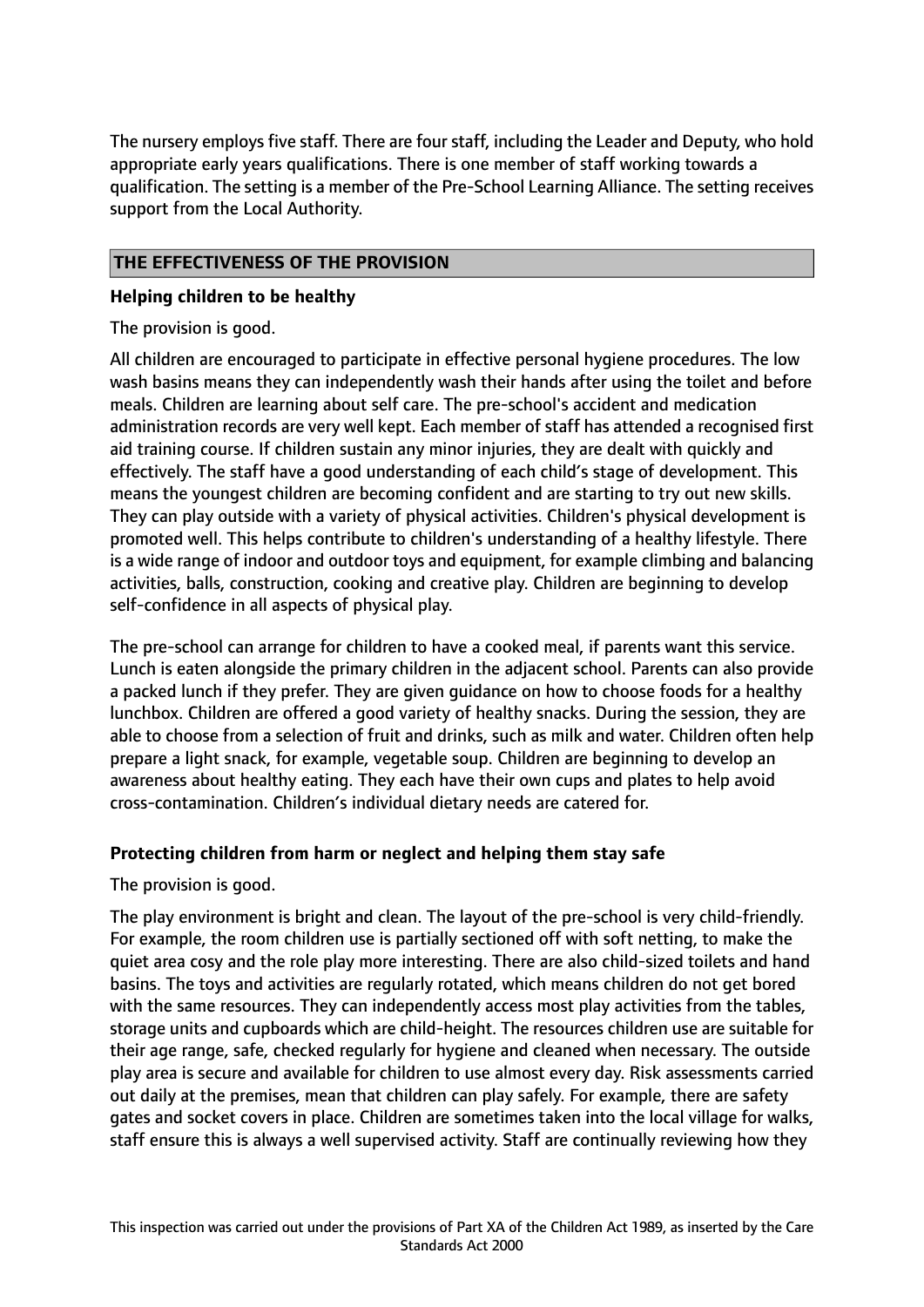can achieve a good balance between freedom and setting safe limits for the children. The adults and children all take part in the practise emergency evacuation procedure. This allows the children to learn about how to protect themselves from harm. They are well protected by staff who have a clear understanding of child protection procedures and give good priority to safeguarding children.

## **Helping children achieve well and enjoy what they do**

The provision is good.

The children enjoy themselves at the pre-school. The staff work hard to make both parents and their children feel welcome. Children talk, laugh and interact well with the adults. They play with many of the activities together. The walls display colourful posters, pictures and collages children have created. This helps to increase children's self-esteem. It also provides a friendly and homely atmosphere. Most of the children settle easily each morning. There is a good variety of age appropriate toys for the children to play with. These cover the main areas of development, such as the role play area for imaginary play and the creative area where they can experiment with different art and craft materials, such as painting, chalks, cutting and sticking. There is also a comfortable, quiet area where the children can relax and look at books. A computer is also available with a printer, for children to reproduce what they see on the screen. Table top toys such as puzzles and games looking at numbers, shapes and letters are available. During the sessions, there are free play opportunities so that children are able to choose their own activities. However, there are times when children have to stop what they are doing, for example at snack time and to participate in music and movement and story time. These are more adult-led activities. This has a negative effect on the free flow of the children's play.

# Nursery Education

The quality of teaching and learning is good. Children have accessto a good variety of resources, which support them in all areas of learning. The children are keen learners and confident enough to try new experiences. They enjoy listening to stories and participate eagerly in any actions relevant to the story being told. Children's speech is generally good, they ask adults questions throughout the session. They are able to mark-make to represent their ideas, for example in chalks and painted pictures. More able children attempt writing the letters in their name. Write dance is an activity which all the children enjoy doing, producing some dramatic pictures. The role play area is used constantly by the children. There are opportunities for children to extend their play, for example in role play. However, the adult led activities mean children are not always able to make choices in their play. This would further promote their independence and self-esteem. Many children are able to count well up to 10 and beyond. There are occasions when the older children play alongside younger children and help them, such as at the cutting and sticking activity. When children join the pre-school, staff find out about their skills, interests and needs from parents. This information is used to aid planning, it can be built upon and next steps in children's learning can be identified. Staff observe, monitor and record children's achievements. They also assess different activities to see how successful they are. This helps children to be more appropriately challenged in their play.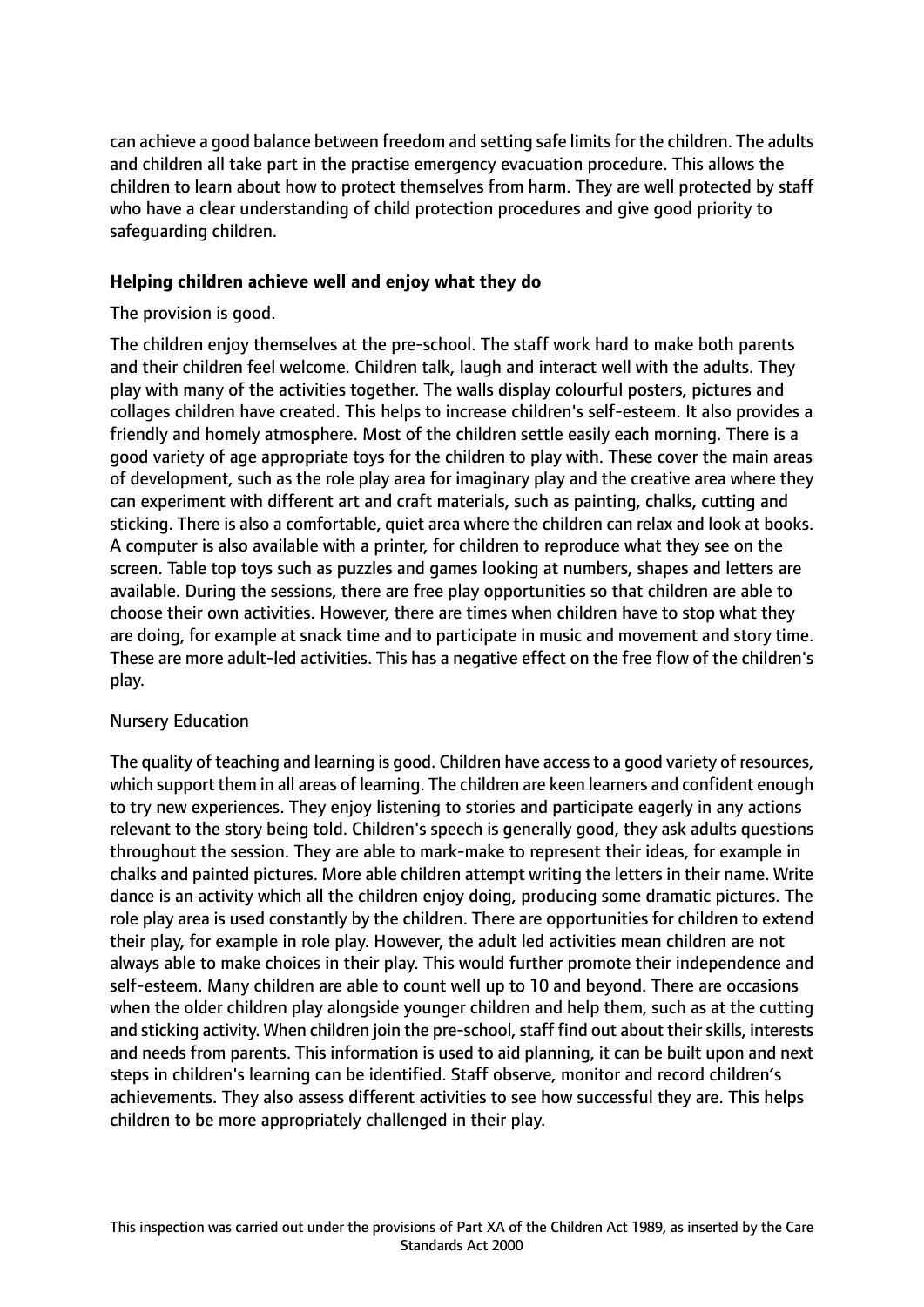## **Helping children make a positive contribution**

The provision is satisfactory.

The adults are good role models. They help children learn the importance of showing respect for each other. Children are encouraged to participate in all activities. They have access to resources such as dressing up, dolls and books, which show positive images of other cultures and disabilities. Colourful posters also provide images children can learn from. The pre-school has some experience of caring for children with special needs. This means staff are able to adapt many activities to ensure all children are included. Children's behaviour is generally good. However, the pre-school's behaviour management strategies are not clear enough to help ensure every child's needs are met if their behaviour is challenging. Nonetheless, children are beginning to understand right and wrong and staff encourage children to take turns and share. This guidance helps children accept the needs of others.

The partnership with parents is good. An effective key worker scheme helps to keep parents informed about their child's progress. They receive regular verbal feedback about the children's well being and achievements. The staff respect parents' wishes. This enables them to meet individual needs regarding routines. Parents report that their children are happy, well cared for and receive good support from the staff. They have information and many are knowledgeable about the Foundation Stage and the early learning goals. Notice Boards, policies and procedures and newsletters provide additional pre-school information for parents. Children receive continuity of care. Children's spiritual, moral, social and cultural development is fostered.

## **Organisation**

The organisation is good.

The pre-school has their registration certificate and public liability insurance document clearly displayed for parents and visitors to view. The provider has a robust recruitment and vetting procedure, including Criminal Record Bureau checks to help ensure the adults are suitable to work with the children. The management committee and pre-school leader regularly monitors and supervises staff. This means that children are able to receive consistent and quality care. The pre-school has all the relevant and required paperwork and documentation in place, which are regularly reviewed. This helps to ensure the needs of everyone involved are met. The leader and deputy leader hold appropriate childcare qualifications and one other member of staff is currently on training. A recognised paediatric first aid course certificate is held by all staff members. Children and staff records are stored confidentially in a lockable filing cabinet. The setting meets the needs of the range of the children for whom it provides.

Leadership and management is good. The operational plan has the aims and objectives of the pre-school clearly stated. The leader in charge of the care of the children has good experience, enthusiasm and commitment, which in turn motivates staff. The communication between the committee, the leader and the staff is very good. Notice boards for staff to put their own comments on are used positively to benefit the day to day running of the pre-school. The leader is continually looking for effective ways to develop and improve the pre-school in all areas, especially in the Foundation Stage planning. This subsequently improves the learning experiences for children.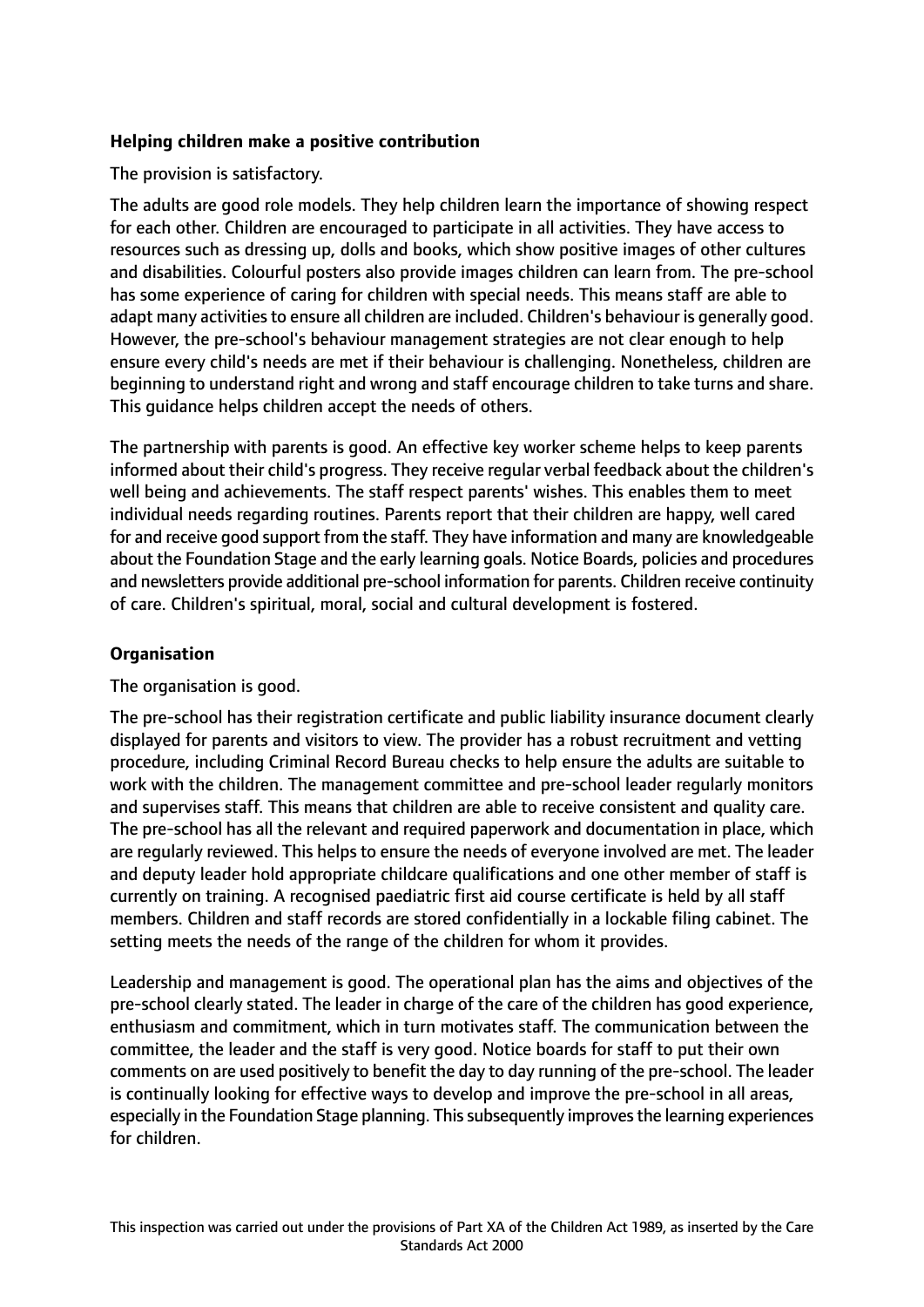## **Improvements since the last inspection**

The provider has followed the previous recommendations to improve the provision.

The first recommendation was for the pre-school to ensure all relevant incidents are recorded. There is now an incident record book for all staff to use when required. Children's well-being is a high priority.

A second recommendation was for the pre-school to ensure the complaints procedure informs parents of their rights to go directly to any stage of the complaint procedure they feel comfortable with.

The pre-school now has a full complaints policy in place. This is available for parents to refer to. Children's welfare is being protected.

The third recommendation was that Ofsted is informed of any serious incidents.

The management and staff are all aware that they must notify Ofsted of any significant changes of circumstances or incidents. This helps to protect children's welfare.

A final recommendation was to ensure staff are deployed effectively to manage children's behaviour that ensure all children have positive play experiences.

Staff continually review their deployment within the pre-school so that children have the support and guidance they need. Staff are able to provide positive play experiences for the children to enjoy.

#### **Complaints since the last inspection**

Since the last inspection there have been no complaints made to Ofsted that required the provider or Ofsted to take any action in order to meet the National Standards.

The provider is required to keep a record of complaints made by parents, which they can see on request. The complaints record may contain complaints other than those made to Ofsted.

## **THE QUALITY AND STANDARDS OF THE CARE AND NURSERY EDUCATION**

On the basis of the evidence collected on this inspection:

The quality and standards of the care are good. The registered person meets the National Standards for under 8s day care and childminding.

The quality and standards of the nursery education are good.